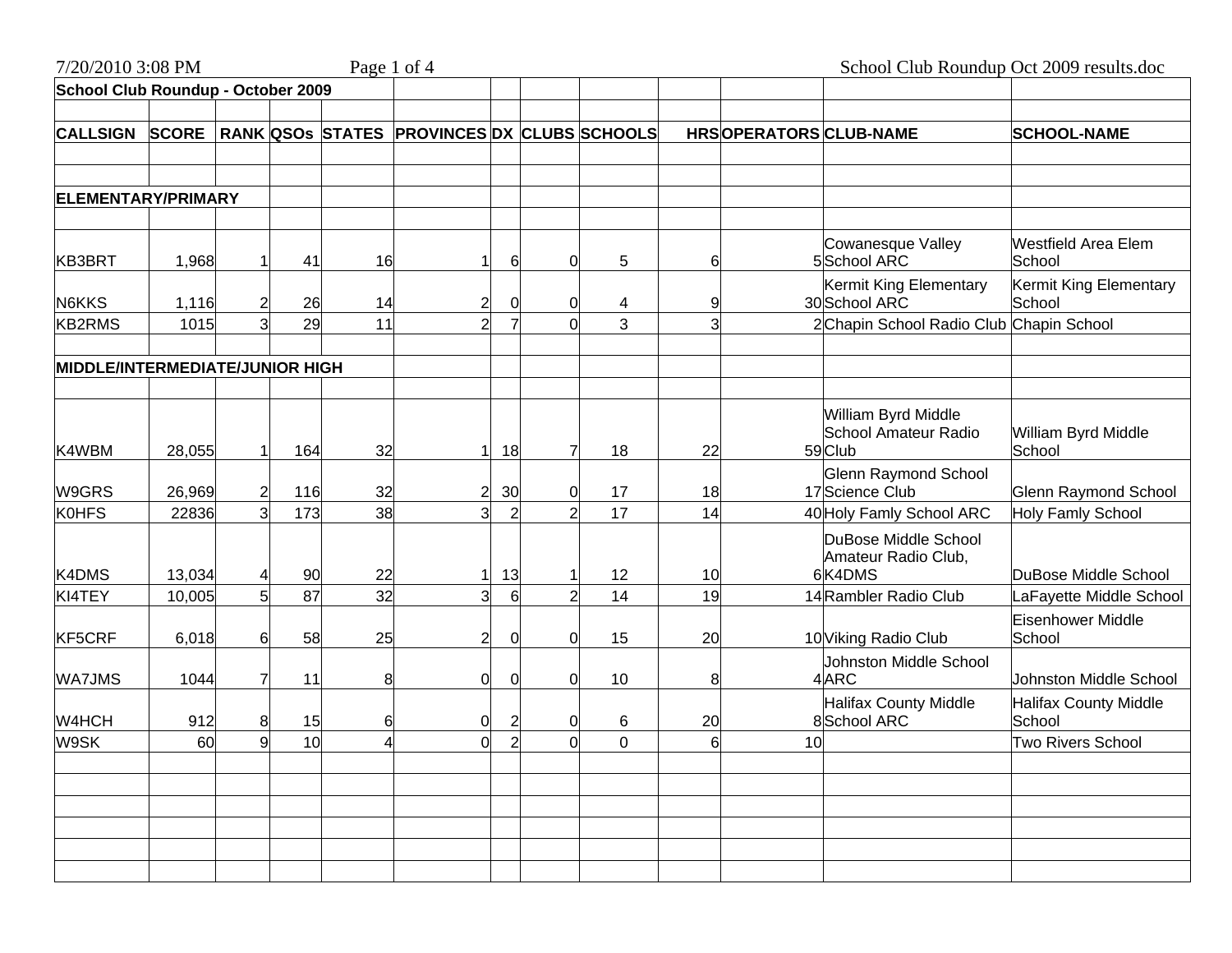| 7/20/2010 3:08 PM  |                           |                |            | Page 2 of 4 |                |                |                     |                | School Club Roundup Oct 2009 results.doc |                                                                                                                                 |  |  |  |
|--------------------|---------------------------|----------------|------------|-------------|----------------|----------------|---------------------|----------------|------------------------------------------|---------------------------------------------------------------------------------------------------------------------------------|--|--|--|
| <b>SENIOR HIGH</b> |                           |                |            |             |                |                |                     |                |                                          |                                                                                                                                 |  |  |  |
| WB4HS              | 100,561                   |                | 425        | 46          |                | 10             | 11                  | 29             | 24                                       | 23 William Byrd HS ARC<br>William Byrd High School                                                                              |  |  |  |
| WI5ND              | 95352                     |                | 299        | 44          |                | 25             | $\overline{0}$      | 32             | 24                                       | 16 Wagoner Windtalkers<br>Wagoner High School<br><b>Hidden Valley High School</b><br>Hidden Valley High                         |  |  |  |
| N4HVH<br>K9SOU     | 33,221<br>21,014          | 31             | 210<br>100 | 34<br>23    | 5              | 7<br>20        | 9<br>$\overline{2}$ | 15<br>17       | 18<br>20                                 | 23 Amateur Radio Club<br>School<br>Bloomington High School<br><b>Bloomington High School</b><br>7South Amateur Radio Club South |  |  |  |
| KJ4PGJ             | 12,540                    | 5              | 132        | 34          | $\overline{2}$ | 10             | $\overline{2}$      | 9              | 14                                       | Chesapeake Center for<br>Chesapeake Center for<br>Science and Technology<br>Science and Technology<br>17 HS ARC<br>НS           |  |  |  |
| ND8GA              | 9,744                     | 6              | 116        | 22          |                | 20             | $\overline{3}$      | $\overline{7}$ | 18                                       | Gilmour Academy<br>1 Amateur Radio Club<br>Gilmour Academy                                                                      |  |  |  |
| K5LBJ              | 4,736                     |                | 37         | 17          | 0              | r,             | 3                   | 8              | 10                                       | Liberal Arts & Science<br>Academy High School<br><b>3LBJ HS ARC</b><br>(LASA)                                                   |  |  |  |
| WD5IAD             | 4312                      | 8              | 56         | 23          |                | Δ              | $\overline{2}$      | 9              | 6                                        | St. Stanislaus High School<br>4ARC<br>St. Stanislaus College                                                                    |  |  |  |
| <b>NOFHN</b>       | 2565                      | 9              | 45         | 20          | $\Omega$       | 4              | Δ                   | 5              |                                          | Francis Howell North H. S<br><b>Francis Howell North</b><br>6ARC<br><b>High School</b>                                          |  |  |  |
| KU4C               | 2,145                     | 10             | 38         | 21          |                | 3              | $\overline{0}$      | 6              | 5                                        | Colonial Forge Ham Radio Colonial Forge High<br>6Club<br>School                                                                 |  |  |  |
| <b>KD0JCD</b>      | 1,088                     | 11             | 18         | 10          |                | 6              | $\overline{0}$      | 3              | 11                                       | <b>Bowbells School Amateur</b><br>5 Radio Club<br>Bowbells Public School                                                        |  |  |  |
| W2CXN              | 12                        | 12             |            |             | $\Omega$       | $\overline{0}$ | $\overline{0}$      | 1              |                                          | Brooklyn Technical High<br>School Amateur Radio and Brooklyn Technical High<br>8 Wireless Technology Club School                |  |  |  |
| W2CLE              | 6                         | 13             |            |             | $\Omega$       | $\Omega$       | $\mathbf 0$         |                |                                          | <b>Stuyvesant High School</b><br>4ARC<br>Stuyvesant High School                                                                 |  |  |  |
|                    | <b>COLLEGE/UNIVERSITY</b> |                |            |             |                |                |                     |                |                                          |                                                                                                                                 |  |  |  |
| W6RFU              | 115,180                   |                | 439        | 47          |                | 8              | $\bf{8}$            | 37             | 18                                       | Amateur Radio Club At<br>University of California<br>2UCSB<br>Santa Barbara                                                     |  |  |  |
| W6YX               | 111,300                   | $\overline{2}$ | 509        | 50          | $6 \mid$       | 19             | $6 \,$              | 25             | 24                                       | <b>Stanford University</b><br>5 Amateur Radio Club<br><b>Stanford University</b>                                                |  |  |  |
| K <sub>2</sub> GXT | 46,935                    | 3              | 309        | 40          | 71             | 10             |                     | 18             | 15                                       | Rochester Institute of<br>Rochester Institute of<br><b>Technology Amateur</b><br>7Radio Club<br>Technology                      |  |  |  |